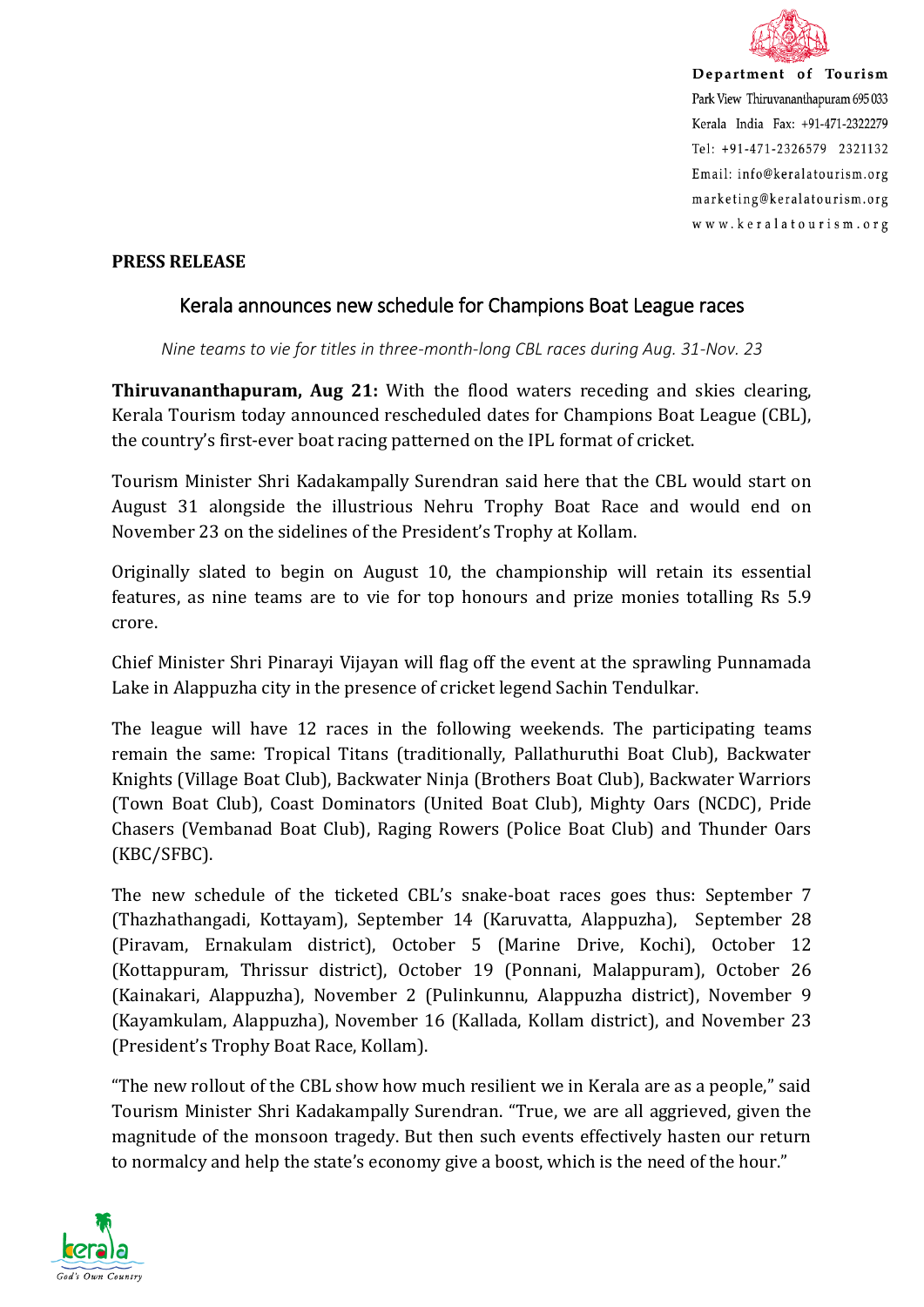

Department of Tourism Park View Thiruvananthapuram 695 033 Kerala India Fax: +91-471-2322279 Tel: +91-471-2326579 2321132 Email: info@keralatourism.org marketing@keralatourism.org www.keralatourism.org

In this context, the Minister noted that Tourism sector contributes around 12% to the Gross Domestic Product (GDP) of the state.

Touted as a game-changing initiative, the CBL (*www.championsboatleague.in*) is meant to professionalise Kerala's largely scattered snake-boat races. "The boat league commercialises them in a positive way. For, the conventional spirit is kept intact," he said.

The CBL, whose Rs 5.9-crore prize money makes it the fourth highest in all sports in India, will mark a paradigm shift in the state's age-old culture of boat races, the Minister said.

"It is not just about the prizes or the cash. Our streamlining the regional boat races by making them part of a series that attracts worldwide attention will enrich the traditional event in tune with the times. It is anyway meant to benefit local communities, given its focus on social aspects," Shri Surendran added.

While the first three winners of each CBL match will get Rs 5 lakh, Rs 3 lakh and Rs 1 lakh respectively, all participants are entitled to a bonus prize of Rs 4 lakh for each match.

Finance Minister Dr Thomas Isaac, who was also present, said the CBL will give an impetus to backwater tourism and the change it brings about will be felt in three years.

The CBL is being conceived as an annual global spectacle, given its potential as a unique tourism product, said State Tourism Director Mr P Bala Kiran. "The swiftness with which we announced the fresh schedule shows how much we value CBL and the potential we see in it as an event that can bring more people worldwide to Kerala," he said.

The government has formed a company, CBL Limited, for the conduct.

Tickets for the boat races can be booked online through 'Book my Show' platform. Around 20 counters are being set up in all the venues for spot purchase of tickets, priced between Rs 100 and Rs 3,000.

The races, being held from 2 pm to 5 pm, will be broadcast live. Star Sports 2, Star Sports 2 HD, Star Sports 1 Tamil, Asianet Worldwide, Asianet Plus, Hotstar, ETV Andhra Pradesh and ETV Telangana will beam the event for an hour from 4 pm.